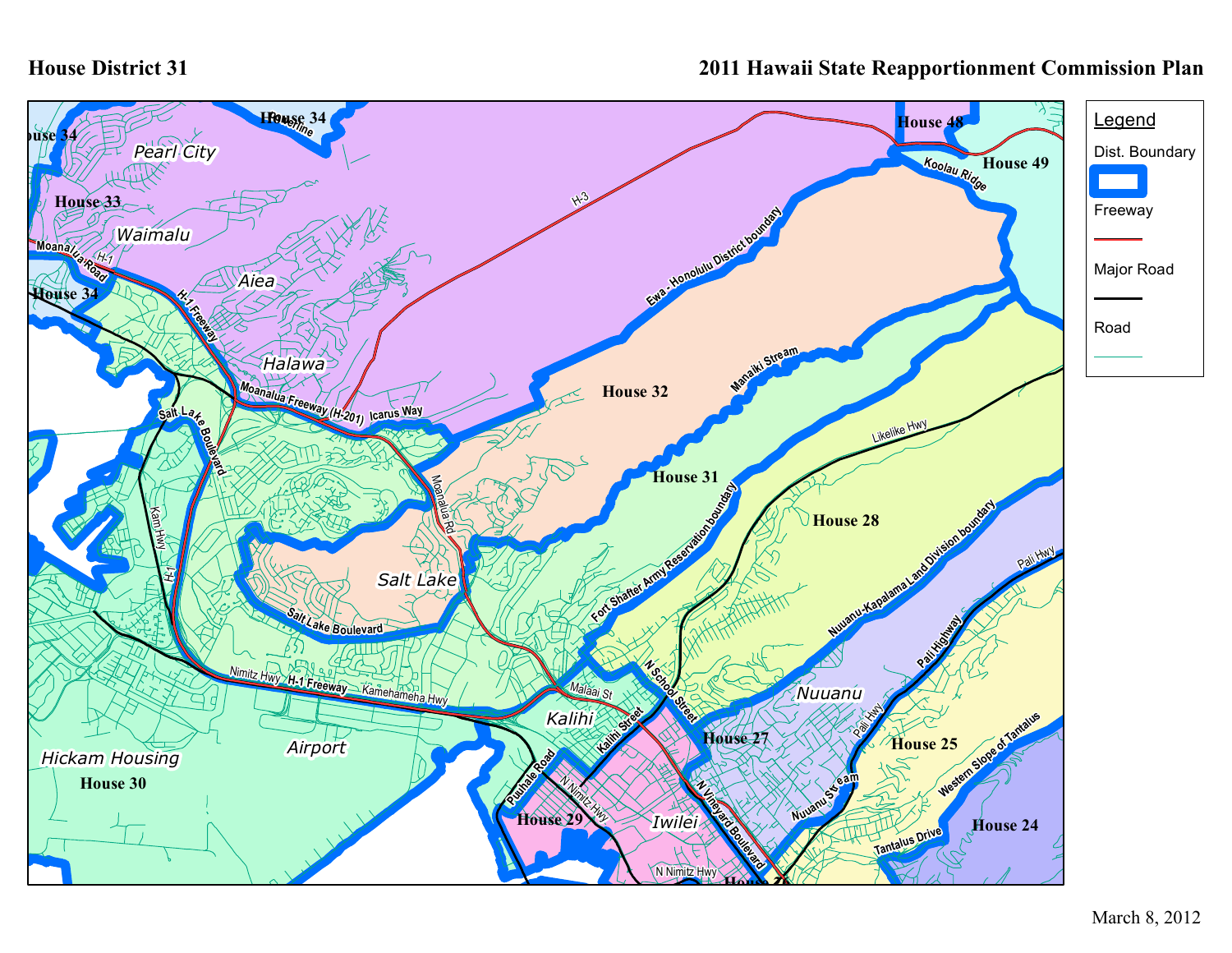**31ST REPRESENTATIVE DISTRICT:** That portion of the island of Oahu for convenience herein referred to as a portion of Fort Shafter, Mapunapuna, Moanalua Gardens, Salt Lake, and Pearl Harbor, more particularly described as follows:

Beginning at the intersection of Manaiki Stream and Koolau Ridge and running

- (1) Southerly along said ridge to unnamed ridge line;
- (2) Southwesterly along said ridge to Fort Shafter Army Reservation boundary;
- (3) Southwesterly along said boundary to Notley Street;
- (4) Southeasterly along said street to Meyers Street;
- (5) Southwesterly along said street to Rose Street;
- (6) Southeasterly along said street to Middle Street;
- (7) Southwesterly along said street to Moanalua Freeway (H-201);
- (8) Westerly along said freeway to H-1 Freeway;
- (9) Northwesterly along said freeway to Salt Lake Boulevard;
- (10) Northwesterly along said boulevard to Admiral Carey (Ford Island) Bridge;
- (11) Westerly along said bridge to Oahu shoreline;
- (12) Northwesterly along said shoreline to Kalauao Stream;
- (13) Northeasterly along said stream to Kamehameha Highway;
- (14) Northwesterly along said highway to Kaonohi Street;
- (15) Northeasterly along said street to H-1 Freeway;
- (16) Southeasterly along said freeway to Moanalua Freeway (H-201);
- (17) Easterly along said freeway to unnamed road;
- (18) Northeasterly along said road(s) to Icarus Way;
- (19) Easterly along said way to unnamed road;
- (20) Southerly along said road to Tampa Drive;
- (21) Easterly along said drive to Red Hill Naval Reservation boundary;
- (22) Southeasterly along said boundary to Moanalua Golf Club boundary;
- (23) Southwesterly along said boundary to Moanalua Freeway (H-201);
- (24) Southeasterly along said freeway to Aliamanu Military Reservation boundary;
- (25) Westerly along said boundary to Wanaka Street;
- (26) Southwesterly along said street to Likini Street;
- (27) Northwesterly along said street to Ukana Street;
- (28) Southwesterly along said street to Keaka Drive;
- (29) Northwesterly along said drive to Manuwa Drive;
- (30) Southeasterly along said drive to Pakini Street;
- (31) Southwesterly along said street to Keaka Drive;
- (32) Southerly along said drive to Puolo Drive;
- (33) Westerly along said drive to Likini Street;
- (34) Southerly along said street to Maluna Street;
- (35) Westerly along said street to Salt Lake Boulevard;
- (36) Easterly along said boulevard to Puuloa Road;
- (37) Northeasterly along said road to Moanalua Freeway (H-201);
- (38) Northerly along said freeway to Mahiole Street;
- (39) Northeasterly along said street to Moanalua Stream;
- (40) Northerly along said stream to Mahaoo Place;
- (41) Northerly along said place to Ala Mahamoe Street;